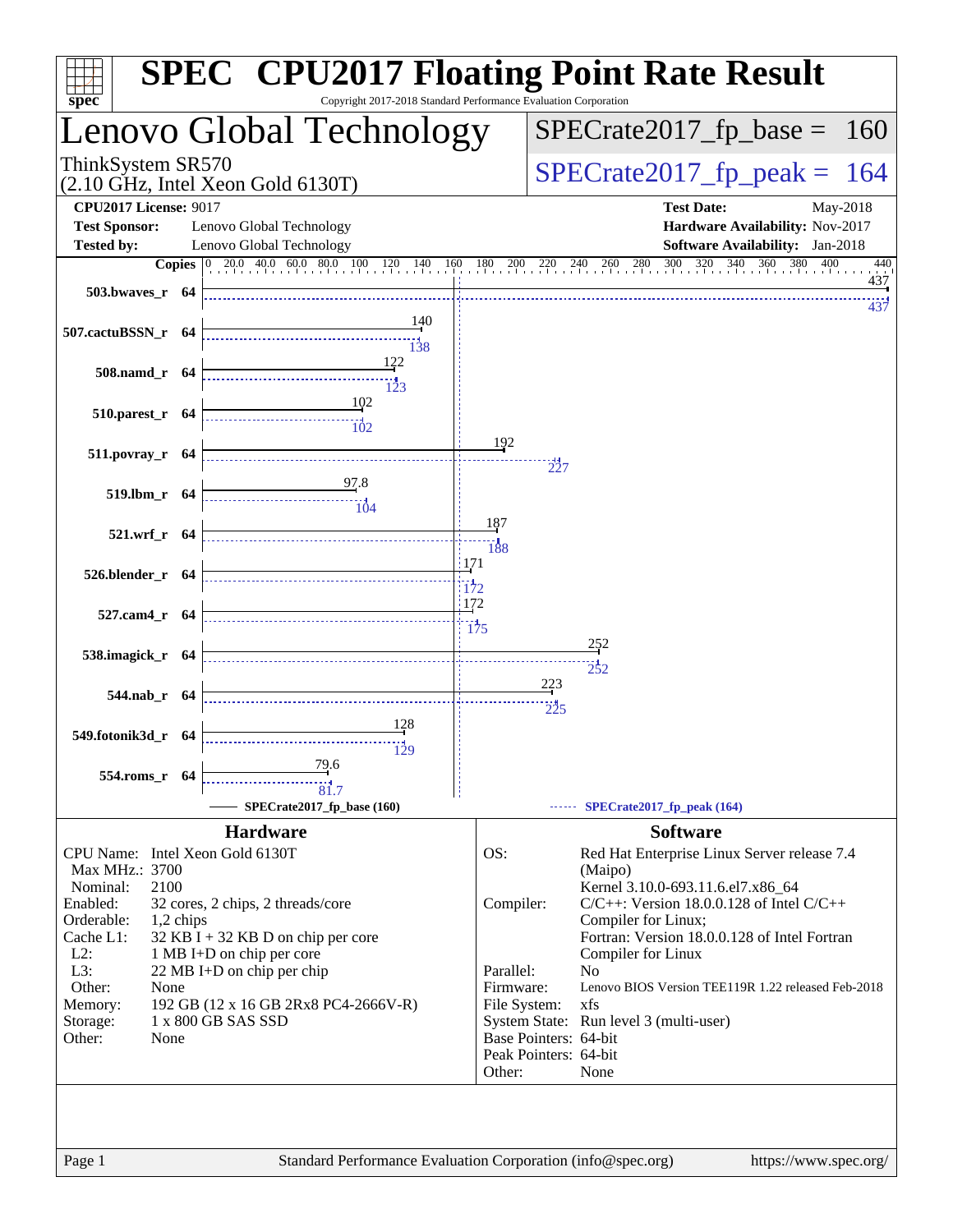

## Lenovo Global Technology

(2.10 GHz, Intel Xeon Gold 6130T)

ThinkSystem SR570<br>(2.10 GHz, Intel Xeon Gold 6130T)  $\begin{array}{|l|l|}\n\hline\n\end{array}$  [SPECrate2017\\_fp\\_peak =](http://www.spec.org/auto/cpu2017/Docs/result-fields.html#SPECrate2017fppeak) 164

 $SPECTate2017_fp\_base = 160$ 

**[Test Sponsor:](http://www.spec.org/auto/cpu2017/Docs/result-fields.html#TestSponsor)** Lenovo Global Technology **[Hardware Availability:](http://www.spec.org/auto/cpu2017/Docs/result-fields.html#HardwareAvailability)** Nov-2017

**[CPU2017 License:](http://www.spec.org/auto/cpu2017/Docs/result-fields.html#CPU2017License)** 9017 **[Test Date:](http://www.spec.org/auto/cpu2017/Docs/result-fields.html#TestDate)** May-2018 **[Tested by:](http://www.spec.org/auto/cpu2017/Docs/result-fields.html#Testedby)** Lenovo Global Technology **[Software Availability:](http://www.spec.org/auto/cpu2017/Docs/result-fields.html#SoftwareAvailability)** Jan-2018

#### **[Results Table](http://www.spec.org/auto/cpu2017/Docs/result-fields.html#ResultsTable)**

|                                 | <b>Base</b>   |                |            |                | <b>Peak</b> |                |            |               |                |              |                |              |                |              |
|---------------------------------|---------------|----------------|------------|----------------|-------------|----------------|------------|---------------|----------------|--------------|----------------|--------------|----------------|--------------|
| <b>Benchmark</b>                | <b>Copies</b> | <b>Seconds</b> | Ratio      | <b>Seconds</b> | Ratio       | <b>Seconds</b> | Ratio      | <b>Copies</b> | <b>Seconds</b> | <b>Ratio</b> | <b>Seconds</b> | <b>Ratio</b> | <b>Seconds</b> | <b>Ratio</b> |
| 503.bwaves_r                    | 64            | 1468           | 437        | 1470           | 437         | 1471           | 436        | 64            | 1469           | 437          | 1468           | 437          | 1468           | 437          |
| 507.cactuBSSN r                 | 64            | 580            | <b>140</b> | 580            | 140         | 581            | 139        | 64            | 586            | <b>138</b>   | 586            | 138          | 586            | 138          |
| $508$ .namd $r$                 | 64            | 500            | 122        | 498            | 122         | 499            | 122        | 64            | 494            | 123          | 495            | 123          | 491            | 124          |
| $510.parest_r$                  | 64            | 1641           | 102        | 1646           | <u>102</u>  | 1648           | 102        | 64            | 1645           | <b>102</b>   | 1643           | 102          | 1647           | 102          |
| 511.povray_r                    | 64            | 776            | 192        | 780            | 192         | 778            | 192        | 64            | 657            | 227          | 658            | 227          | 666            | 224          |
| 519.lbm r                       | 64            | 691            | 97.7       | 689            | 97.9        | 689            | 97.8       | 64            | 648            | <b>104</b>   | 649            | 104          | 646            | 104          |
| $521$ .wrf r                    | 64            | 765            | 187        | 763            | 188         | 765            | 187        | 64            | 758            | 189          | 761            | 188          | 763            | 188          |
| 526.blender r                   | 64            | 571            | 171        | 570            | 171         | 571            | <u>171</u> | 64            | 566            | 172          | 565            | <u>172</u>   | 564            | 173          |
| 527.cam4 r                      | 64            | 649            | 172        | 651            | 172         | 650            | 172        | 64            | 639            | 175          | 640            | 175          | 639            | 175          |
| 538.imagick_r                   | 64            | 630            | 252        | 630            | 253         | 631            | 252        | 64            | 631            | 252          | 631            | 252          | 632            | 252          |
| $544$ .nab r                    | 64            | 485            | 222        | 483            | 223         | 484            | 223        | 64            | 478            | 225          | 478            | 225          | 477            | 226          |
| 549.fotonik3d r                 | 64            | 1941           | 128        | 1944           | 128         | 1943           | 128        | 64            | 1940           | 129          | 1941           | 129          | 1942           | 128          |
| $554$ .roms r                   | 64            | 1278           | 79.5       | 1278           | 79.6        | 1275           | 79.8       | 64            | 1242           | 81.9         | 1244           | 81.7         | 1250           | 81.4         |
| $SPECrate2017$ fp base =<br>160 |               |                |            |                |             |                |            |               |                |              |                |              |                |              |

**[SPECrate2017\\_fp\\_peak =](http://www.spec.org/auto/cpu2017/Docs/result-fields.html#SPECrate2017fppeak) 164**

Results appear in the [order in which they were run.](http://www.spec.org/auto/cpu2017/Docs/result-fields.html#RunOrder) Bold underlined text [indicates a median measurement.](http://www.spec.org/auto/cpu2017/Docs/result-fields.html#Median)

#### **[Submit Notes](http://www.spec.org/auto/cpu2017/Docs/result-fields.html#SubmitNotes)**

 The numactl mechanism was used to bind copies to processors. The config file option 'submit' was used to generate numactl commands to bind each copy to a specific processor. For details, please see the config file.

### **[Operating System Notes](http://www.spec.org/auto/cpu2017/Docs/result-fields.html#OperatingSystemNotes)**

Stack size set to unlimited using "ulimit -s unlimited"

### **[General Notes](http://www.spec.org/auto/cpu2017/Docs/result-fields.html#GeneralNotes)**

Environment variables set by runcpu before the start of the run: LD\_LIBRARY\_PATH = "/home/cpu2017.1.0.2.ic18.0/lib/ia32:/home/cpu2017.1.0.2.ic18.0/lib/intel64" LD\_LIBRARY\_PATH = "\$LD\_LIBRARY\_PATH:/home/cpu2017.1.0.2.ic18.0/je5.0.1-32:/home/cpu2017.1.0.2.ic18.0/je5.0.1-64" Binaries compiled on a system with 1x Intel Core i7-4790 CPU + 32GB RAM memory using Redhat Enterprise Linux 7.4 Transparent Huge Pages enabled by default Prior to runcpu invocation Filesystem page cache synced and cleared with: sync; echo 3> /proc/sys/vm/drop\_caches runcpu command invoked through numactl i.e.: numactl --interleave=all runcpu <etc> Yes: The test sponsor attests, as of date of publication, that CVE-2017-5754 (Meltdown) is mitigated in the system as tested and documented.

**(Continued on next page)**

| Page 2 | Standard Performance Evaluation Corporation (info@spec.org) | https://www.spec.org/ |
|--------|-------------------------------------------------------------|-----------------------|
|--------|-------------------------------------------------------------|-----------------------|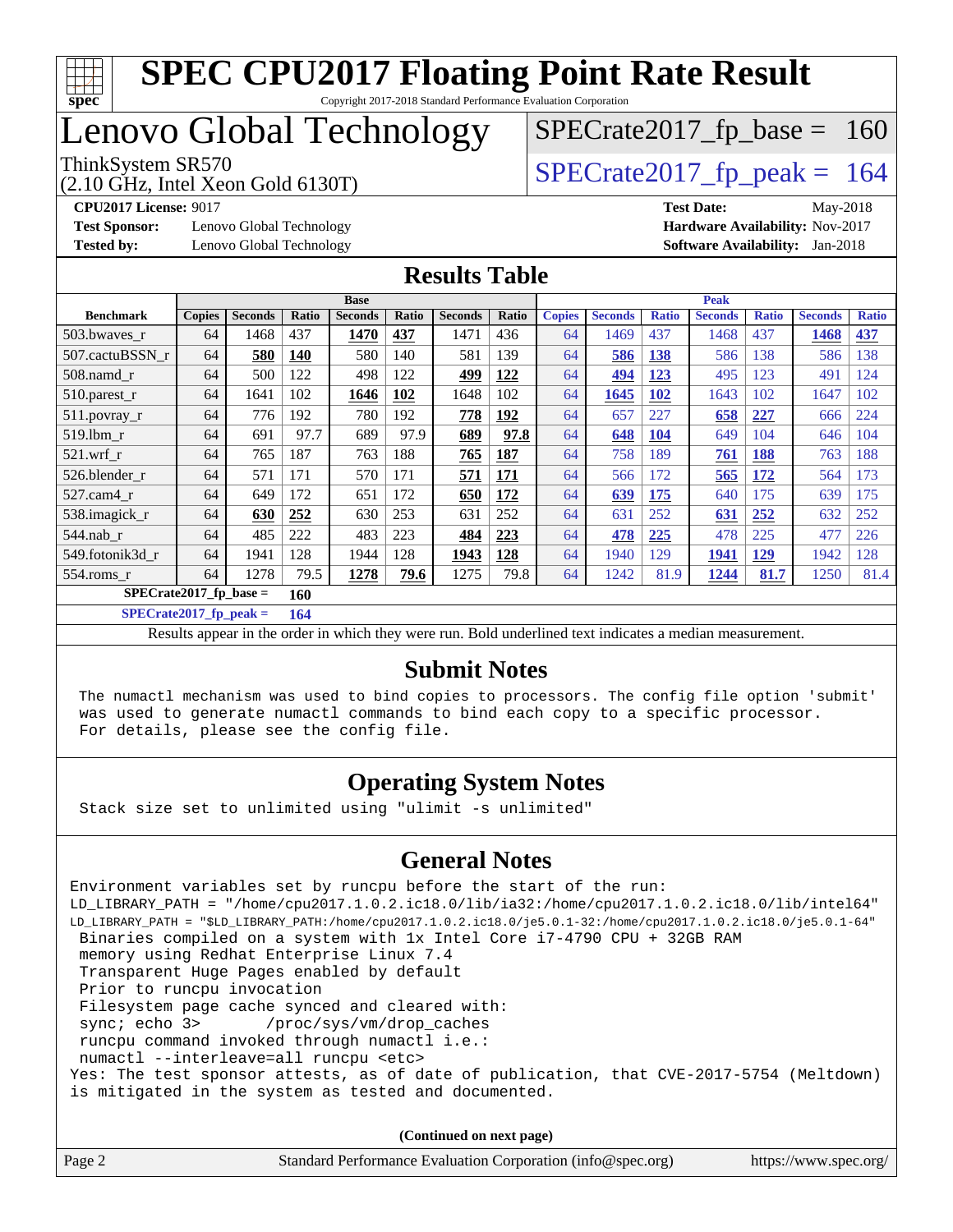

Copyright 2017-2018 Standard Performance Evaluation Corporation

### Lenovo Global Technology

ThinkSystem SR570<br>  $(2.10 \text{ GHz})$  Intel Yean Gold 6130T)

 $SPECTate2017_fp\_base = 160$ 

(2.10 GHz, Intel Xeon Gold 6130T)

**[Test Sponsor:](http://www.spec.org/auto/cpu2017/Docs/result-fields.html#TestSponsor)** Lenovo Global Technology **[Hardware Availability:](http://www.spec.org/auto/cpu2017/Docs/result-fields.html#HardwareAvailability)** Nov-2017 **[Tested by:](http://www.spec.org/auto/cpu2017/Docs/result-fields.html#Testedby)** Lenovo Global Technology **[Software Availability:](http://www.spec.org/auto/cpu2017/Docs/result-fields.html#SoftwareAvailability)** Jan-2018

**[CPU2017 License:](http://www.spec.org/auto/cpu2017/Docs/result-fields.html#CPU2017License)** 9017 **[Test Date:](http://www.spec.org/auto/cpu2017/Docs/result-fields.html#TestDate)** May-2018

#### **[General Notes \(Continued\)](http://www.spec.org/auto/cpu2017/Docs/result-fields.html#GeneralNotes)**

Yes: The test sponsor attests, as of date of publication, that CVE-2017-5753 (Spectre variant 1) is mitigated in the system as tested and documented. Yes: The test sponsor attests, as of date of publication, that CVE-2017-5715 (Spectre variant 2) is mitigated in the system as tested and documented.

#### **[Platform Notes](http://www.spec.org/auto/cpu2017/Docs/result-fields.html#PlatformNotes)**

Page 3 Standard Performance Evaluation Corporation [\(info@spec.org\)](mailto:info@spec.org) <https://www.spec.org/> BIOS configuration: Choose Operating Mode set to Maximum Performance Execute Disable Bit set to Disable MONITORMWAIT set to Enable SNC set to Enable DCA set to Enable Sysinfo program /home/cpu2017.1.0.2.ic18.0/bin/sysinfo Rev: r5797 of 2017-06-14 96c45e4568ad54c135fd618bcc091c0f running on localhost.localdomain Thu May 24 10:24:41 2018 SUT (System Under Test) info as seen by some common utilities. For more information on this section, see <https://www.spec.org/cpu2017/Docs/config.html#sysinfo> From /proc/cpuinfo model name : Intel(R) Xeon(R) Gold 6130T CPU @ 2.10GHz 2 "physical id"s (chips) 64 "processors" cores, siblings (Caution: counting these is hw and system dependent. The following excerpts from /proc/cpuinfo might not be reliable. Use with caution.) cpu cores : 16 siblings : 32 physical 0: cores 0 1 2 3 4 5 6 7 8 9 10 11 12 13 14 15 physical 1: cores 0 1 2 3 4 5 6 7 8 9 10 11 12 13 14 15 From lscpu: Architecture: x86\_64 CPU op-mode(s): 32-bit, 64-bit Byte Order: Little Endian  $CPU(s):$  64 On-line CPU(s) list: 0-63 Thread(s) per core: 2 Core(s) per socket: 16 Socket(s): 2 NUMA node(s): 4 Vendor ID: GenuineIntel CPU family: 6 Model: 85 Model name: Intel(R) Xeon(R) Gold 6130T CPU @ 2.10GHz **(Continued on next page)**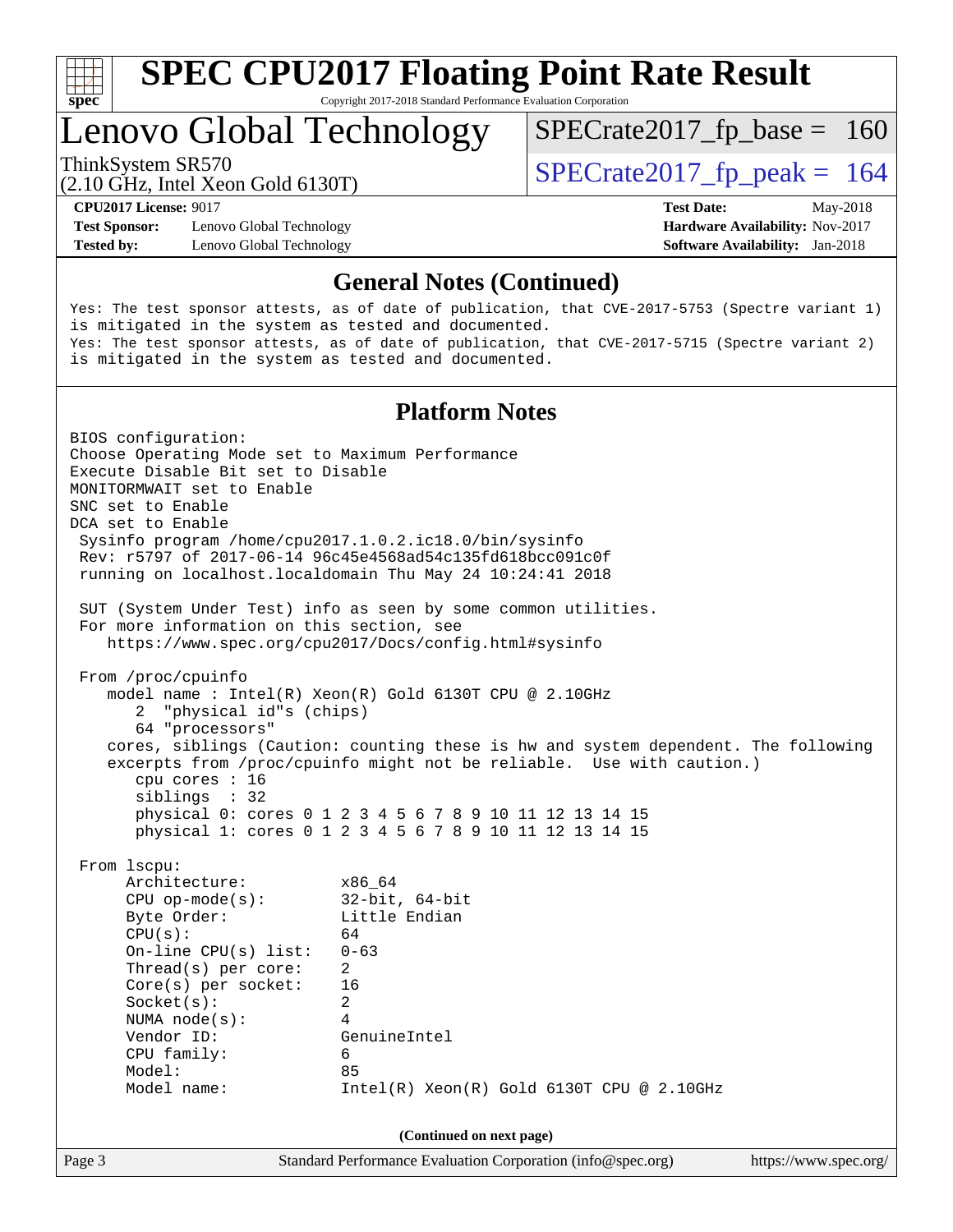

Copyright 2017-2018 Standard Performance Evaluation Corporation

Lenovo Global Technology

ThinkSystem SR570<br>(2.10 GHz, Intel Xeon Gold 6130T)  $\begin{array}{|l|l|}\n\hline\n\end{array}$  [SPECrate2017\\_fp\\_peak =](http://www.spec.org/auto/cpu2017/Docs/result-fields.html#SPECrate2017fppeak) 164

 $SPECTate2017_fp\_base = 160$ 

**[Test Sponsor:](http://www.spec.org/auto/cpu2017/Docs/result-fields.html#TestSponsor)** Lenovo Global Technology **[Hardware Availability:](http://www.spec.org/auto/cpu2017/Docs/result-fields.html#HardwareAvailability)** Nov-2017 **[Tested by:](http://www.spec.org/auto/cpu2017/Docs/result-fields.html#Testedby)** Lenovo Global Technology **[Software Availability:](http://www.spec.org/auto/cpu2017/Docs/result-fields.html#SoftwareAvailability)** Jan-2018

(2.10 GHz, Intel Xeon Gold 6130T)

**[CPU2017 License:](http://www.spec.org/auto/cpu2017/Docs/result-fields.html#CPU2017License)** 9017 **[Test Date:](http://www.spec.org/auto/cpu2017/Docs/result-fields.html#TestDate)** May-2018

#### **[Platform Notes \(Continued\)](http://www.spec.org/auto/cpu2017/Docs/result-fields.html#PlatformNotes)**

| Stepping:               | 4                                           |
|-------------------------|---------------------------------------------|
| CPU MHz:                | 2100.000                                    |
| BogoMIPS:               | 4200.00                                     |
| Virtualization:         | $VT - x$                                    |
| $L1d$ cache:            | 32K                                         |
| $L1i$ cache:            | 32K                                         |
| $L2$ cache:             | 1024K                                       |
| $L3$ cache:             | 22528K                                      |
| NUMA $node0$ $CPU(s)$ : | $0-3, 8-11, 32-35, 40-43$                   |
| NUMA $node1$ $CPU(s)$ : | $4 - 7$ , $12 - 15$ , $36 - 39$ , $44 - 47$ |
| NUMA $node2$ $CPU(s)$ : | $16 - 19, 24 - 27, 48 - 51, 56 - 59$        |
| NUMA $node3$ $CPU(s)$ : | $20 - 23, 28 - 31, 52 - 55, 60 - 63$        |
| $E1 - 22$               |                                             |

Flags: fpu vme de pse tsc msr pae mce cx8 apic sep mtrr pge mca cmov pat pse36 clflush dts acpi mmx fxsr sse sse2 ss ht tm pbe syscall nx pdpe1gb rdtscp lm constant\_tsc art arch\_perfmon pebs bts rep\_good nopl xtopology nonstop\_tsc aperfmperf eagerfpu pni pclmulqdq dtes64 monitor ds\_cpl vmx smx est tm2 ssse3 fma cx16 xtpr pdcm pcid dca sse4\_1 sse4\_2 x2apic movbe popcnt tsc\_deadline\_timer aes xsave avx f16c rdrand lahf\_lm abm 3dnowprefetch epb cat\_l3 cdp\_l3 invpcid\_single intel\_pt spec\_ctrl ibpb\_support tpr\_shadow vnmi flexpriority ept vpid fsgsbase tsc\_adjust bmi1 hle avx2 smep bmi2 erms invpcid rtm cqm mpx rdt\_a avx512f avx512dq rdseed adx smap clflushopt clwb avx512cd avx512bw avx512vl xsaveopt xsavec xgetbv1 cqm\_llc cqm\_occup\_llc cqm\_mbm\_total cqm\_mbm\_local dtherm ida arat pln pts

 /proc/cpuinfo cache data cache size : 22528 KB

Page 4 Standard Performance Evaluation Corporation [\(info@spec.org\)](mailto:info@spec.org) <https://www.spec.org/> From numactl --hardware WARNING: a numactl 'node' might or might not correspond to a physical chip. available: 4 nodes (0-3) node 0 cpus: 0 1 2 3 8 9 10 11 32 33 34 35 40 41 42 43 node 0 size: 48530 MB node 0 free: 47153 MB node 1 cpus: 4 5 6 7 12 13 14 15 36 37 38 39 44 45 46 47 node 1 size: 49152 MB node 1 free: 47612 MB node 2 cpus: 16 17 18 19 24 25 26 27 48 49 50 51 56 57 58 59 node 2 size: 49152 MB node 2 free: 47936 MB node 3 cpus: 20 21 22 23 28 29 30 31 52 53 54 55 60 61 62 63 node 3 size: 49152 MB node 3 free: 47921 MB node distances: node 0 1 2 3 0: 10 11 21 21 1: 11 10 21 21 2: 21 21 10 11 3: 21 21 11 10 **(Continued on next page)**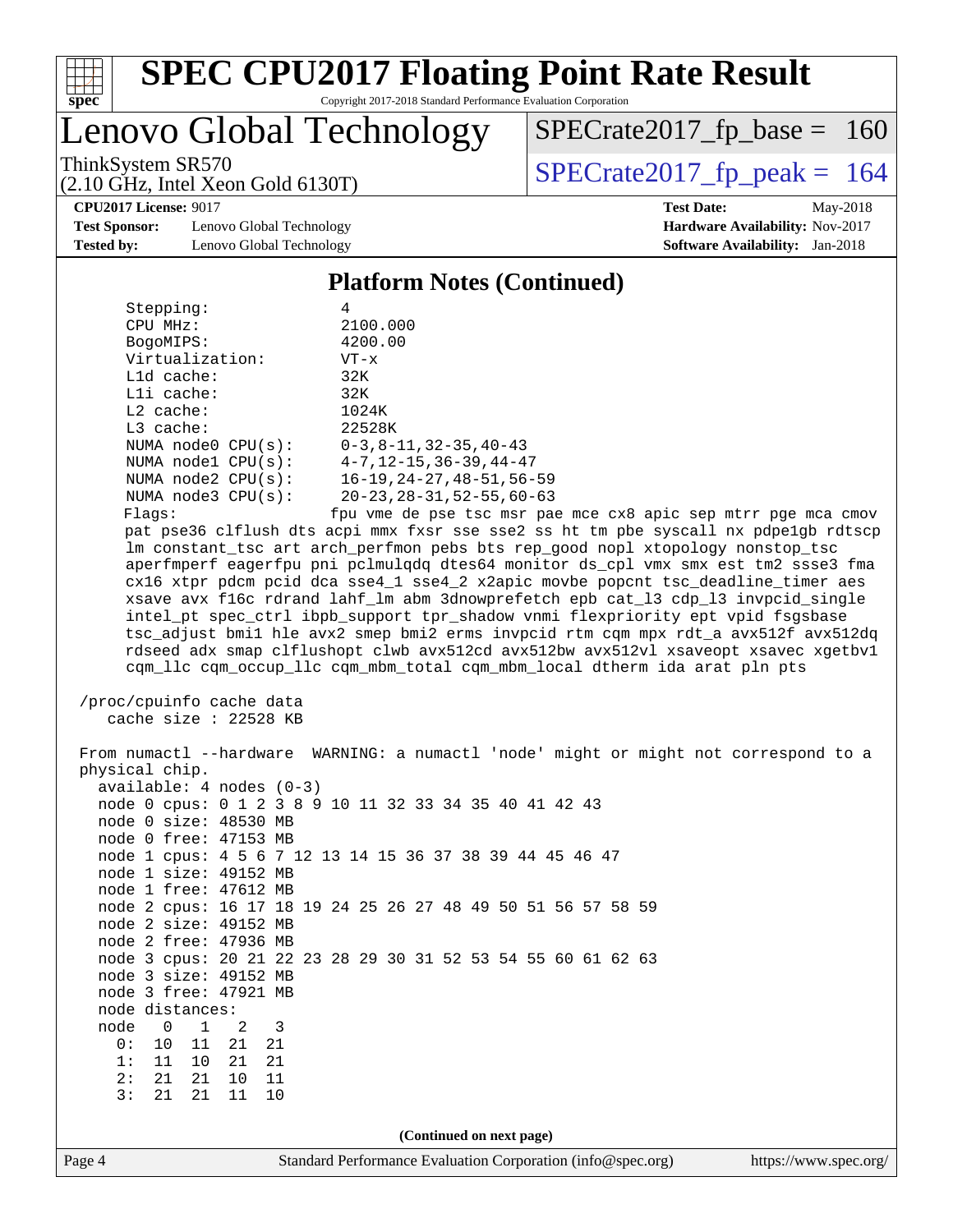| S.<br>De<br>ι. |  |  |  |  |  |  |  |
|----------------|--|--|--|--|--|--|--|

### Lenovo Global Technology

ThinkSystem SR570<br>  $\binom{210 \text{ CH}_7 \text{ Intel Year Gold 6130T}}{SPECrate2017\_fp\_peak} = 164$ 

 $SPECTate2017_fp\_base = 160$ 

(2.10 GHz, Intel Xeon Gold 6130T)

**[Test Sponsor:](http://www.spec.org/auto/cpu2017/Docs/result-fields.html#TestSponsor)** Lenovo Global Technology **[Hardware Availability:](http://www.spec.org/auto/cpu2017/Docs/result-fields.html#HardwareAvailability)** Nov-2017 **[Tested by:](http://www.spec.org/auto/cpu2017/Docs/result-fields.html#Testedby)** Lenovo Global Technology **[Software Availability:](http://www.spec.org/auto/cpu2017/Docs/result-fields.html#SoftwareAvailability)** Jan-2018

**[CPU2017 License:](http://www.spec.org/auto/cpu2017/Docs/result-fields.html#CPU2017License)** 9017 **[Test Date:](http://www.spec.org/auto/cpu2017/Docs/result-fields.html#TestDate)** May-2018

### **[Platform Notes \(Continued\)](http://www.spec.org/auto/cpu2017/Docs/result-fields.html#PlatformNotes)**

 From /proc/meminfo MemTotal: 197407676 kB HugePages\_Total: 0 Hugepagesize: 2048 kB From /etc/\*release\* /etc/\*version\* os-release: NAME="Red Hat Enterprise Linux Server" VERSION="7.4 (Maipo)" ID="rhel" ID\_LIKE="fedora" VARIANT="Server" VARIANT\_ID="server" VERSION\_ID="7.4" PRETTY\_NAME="Red Hat Enterprise Linux Server 7.4 (Maipo)" redhat-release: Red Hat Enterprise Linux Server release 7.4 (Maipo) system-release: Red Hat Enterprise Linux Server release 7.4 (Maipo) system-release-cpe: cpe:/o:redhat:enterprise\_linux:7.4:ga:server uname -a: Linux localhost.localdomain 3.10.0-693.11.6.el7.x86\_64 #1 SMP Thu Dec 28 14:23:39 EST 2017 x86\_64 x86\_64 x86\_64 GNU/Linux run-level 3 May 24 10:22 SPEC is set to: /home/cpu2017.1.0.2.ic18.0<br>Filesystem Type Size Used Avail U Type Size Used Avail Use% Mounted on /dev/sdb2 xfs 689G 22G 668G 4% /home Additional information from dmidecode follows. WARNING: Use caution when you interpret this section. The 'dmidecode' program reads system data which is "intended to allow hardware to be accurately determined", but the intent may not be met, as there are frequent changes to hardware, firmware, and the "DMTF SMBIOS" standard. BIOS Lenovo -[TEE119R-1.22]- 02/06/2018 Memory: 4x NO DIMM NO DIMM 12x Samsung M393A2K43BB1-CTD 16 GB 2 rank 2666 (End of data from sysinfo program) **[Compiler Version Notes](http://www.spec.org/auto/cpu2017/Docs/result-fields.html#CompilerVersionNotes)** ============================================================================== CC  $519.1 \text{bm}_r(\text{base})$  538.imagick $r(\text{base}, \text{peak})$  544.nab $r(\text{base})$ ------------------------------------------------------------------------------ **(Continued on next page)**

Page 5 Standard Performance Evaluation Corporation [\(info@spec.org\)](mailto:info@spec.org) <https://www.spec.org/>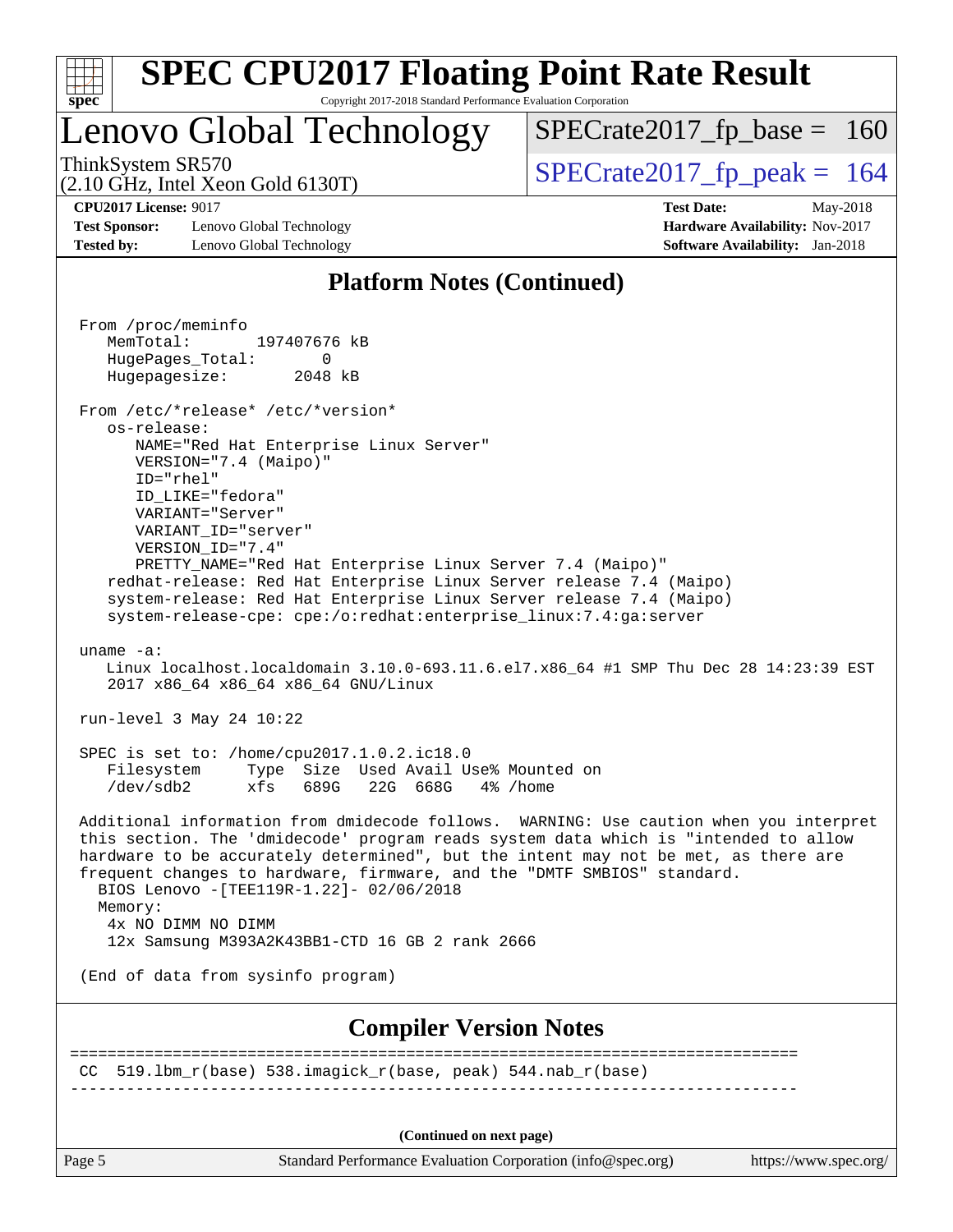| S<br>оe |  |  |  |  |  |  |  |
|---------|--|--|--|--|--|--|--|

Copyright 2017-2018 Standard Performance Evaluation Corporation

Lenovo Global Technology

ThinkSystem SR570<br>  $(2.10 \text{ GHz})$  Intel Xeon Gold 6130T)

 $SPECrate2017_fp\_base = 160$ 

(2.10 GHz, Intel Xeon Gold 6130T)

**[CPU2017 License:](http://www.spec.org/auto/cpu2017/Docs/result-fields.html#CPU2017License)** 9017 **[Test Date:](http://www.spec.org/auto/cpu2017/Docs/result-fields.html#TestDate)** May-2018 **[Test Sponsor:](http://www.spec.org/auto/cpu2017/Docs/result-fields.html#TestSponsor)** Lenovo Global Technology **[Hardware Availability:](http://www.spec.org/auto/cpu2017/Docs/result-fields.html#HardwareAvailability)** Nov-2017 **[Tested by:](http://www.spec.org/auto/cpu2017/Docs/result-fields.html#Testedby)** Lenovo Global Technology **[Software Availability:](http://www.spec.org/auto/cpu2017/Docs/result-fields.html#SoftwareAvailability)** Jan-2018

### **[Compiler Version Notes \(Continued\)](http://www.spec.org/auto/cpu2017/Docs/result-fields.html#CompilerVersionNotes)**

|    | icpc (ICC) 18.0.0 20170811                                                                                                 | (Continued on next page)       |  |
|----|----------------------------------------------------------------------------------------------------------------------------|--------------------------------|--|
|    |                                                                                                                            |                                |  |
|    |                                                                                                                            |                                |  |
| FC | 507.cactuBSSN r(base)                                                                                                      |                                |  |
|    | Copyright (C) 1985-2017 Intel Corporation. All rights reserved.                                                            |                                |  |
|    | Copyright (C) 1985-2017 Intel Corporation. All rights reserved.<br>icc (ICC) 18.0.0 20170811                               |                                |  |
|    | icpc (ICC) 18.0.0 20170811                                                                                                 |                                |  |
| CC | 511.povray_r(peak) 526.blender_r(peak)                                                                                     |                                |  |
|    | Copyright (C) 1985-2017 Intel Corporation. All rights reserved.                                                            |                                |  |
|    | icpc (ICC) 18.0.0 20170811<br>Copyright (C) 1985-2017 Intel Corporation. All rights reserved.<br>icc (ICC) 18.0.0 20170811 |                                |  |
|    | CC 511.povray_r(base) 526.blender_r(base)                                                                                  |                                |  |
|    |                                                                                                                            |                                |  |
|    | icpc (ICC) 18.0.0 20170811<br>Copyright (C) 1985-2017 Intel Corporation. All rights reserved.                              | ------------------------------ |  |
|    | $CXXC 508.namd_r (peak) 510.parest_r (peak)$                                                                               |                                |  |
|    | Copyright (C) 1985-2017 Intel Corporation. All rights reserved.                                                            |                                |  |
|    | $CXXC 508.namd_r(base) 510.parest_r(base)$<br>icpc (ICC) 18.0.0 20170811                                                   |                                |  |
|    |                                                                                                                            |                                |  |
|    | icc (ICC) 18.0.0 20170811<br>Copyright (C) 1985-2017 Intel Corporation. All rights reserved.                               |                                |  |
|    | $CC = 519.1bm_r (peak) 544.nab_r (peak)$                                                                                   |                                |  |
|    |                                                                                                                            |                                |  |
|    | icc (ICC) 18.0.0 20170811<br>Copyright (C) 1985-2017 Intel Corporation. All rights reserved.<br>--------------             |                                |  |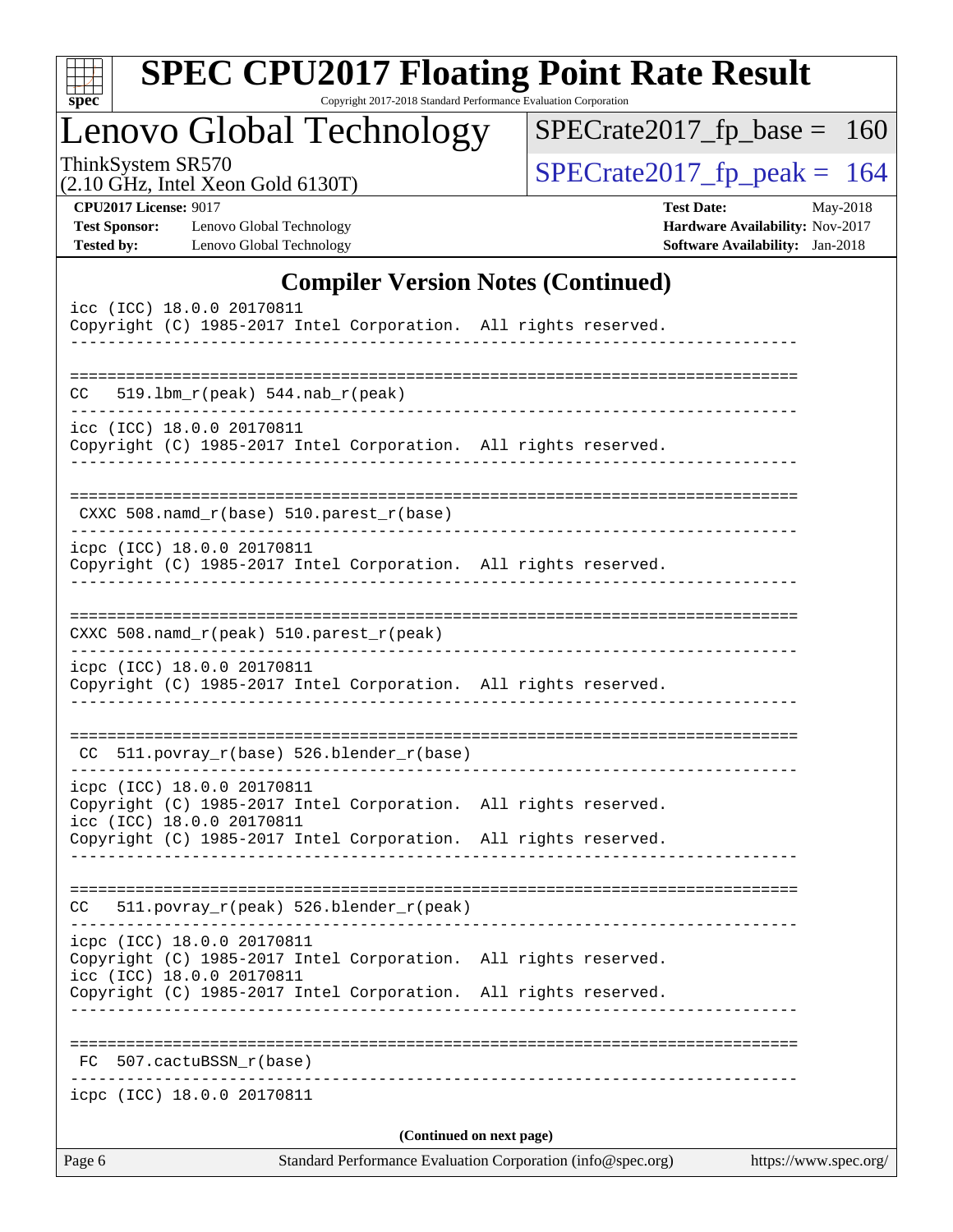

Copyright 2017-2018 Standard Performance Evaluation Corporation

Lenovo Global Technology

ThinkSystem SR570<br>  $(2.10 \text{ GHz})$  Intel Xeon Gold 6130T)

[SPECrate2017\\_fp\\_base =](http://www.spec.org/auto/cpu2017/Docs/result-fields.html#SPECrate2017fpbase) 160

(2.10 GHz, Intel Xeon Gold 6130T)

**[CPU2017 License:](http://www.spec.org/auto/cpu2017/Docs/result-fields.html#CPU2017License)** 9017 **[Test Date:](http://www.spec.org/auto/cpu2017/Docs/result-fields.html#TestDate)** May-2018 **[Test Sponsor:](http://www.spec.org/auto/cpu2017/Docs/result-fields.html#TestSponsor)** Lenovo Global Technology **[Hardware Availability:](http://www.spec.org/auto/cpu2017/Docs/result-fields.html#HardwareAvailability)** Nov-2017 **[Tested by:](http://www.spec.org/auto/cpu2017/Docs/result-fields.html#Testedby)** Lenovo Global Technology **[Software Availability:](http://www.spec.org/auto/cpu2017/Docs/result-fields.html#SoftwareAvailability)** Jan-2018

### **[Compiler Version Notes \(Continued\)](http://www.spec.org/auto/cpu2017/Docs/result-fields.html#CompilerVersionNotes)**

| Copyright (C) 1985-2017 Intel Corporation. All rights reserved.                                                               |                                  |                                                                          |
|-------------------------------------------------------------------------------------------------------------------------------|----------------------------------|--------------------------------------------------------------------------|
| icc (ICC) 18.0.0 20170811<br>Copyright (C) 1985-2017 Intel Corporation. All rights reserved.                                  |                                  |                                                                          |
| ifort (IFORT) 18.0.0 20170811<br>Copyright (C) 1985-2017 Intel Corporation. All rights reserved.                              |                                  |                                                                          |
|                                                                                                                               |                                  |                                                                          |
| FC 507.cactuBSSN_r(peak)                                                                                                      |                                  |                                                                          |
| icpc (ICC) 18.0.0 20170811<br>Copyright (C) 1985-2017 Intel Corporation. All rights reserved.<br>icc (ICC) 18.0.0 20170811    |                                  |                                                                          |
| Copyright (C) 1985-2017 Intel Corporation. All rights reserved.<br>ifort (IFORT) 18.0.0 20170811                              |                                  |                                                                          |
| Copyright (C) 1985-2017 Intel Corporation. All rights reserved.                                                               |                                  |                                                                          |
|                                                                                                                               |                                  |                                                                          |
|                                                                                                                               |                                  | FC 503.bwaves_r(base, peak) 549.fotonik3d_r(base, peak) 554.roms_r(base) |
| ifort (IFORT) 18.0.0 20170811<br>Copyright (C) 1985-2017 Intel Corporation. All rights reserved.<br>----------------------    | ________________________________ |                                                                          |
| $FC 554.rows_r (peak)$                                                                                                        |                                  |                                                                          |
| ifort (IFORT) 18.0.0 20170811<br>Copyright (C) 1985-2017 Intel Corporation. All rights reserved.                              |                                  |                                                                          |
| $CC$ 521.wrf_r(base) 527.cam4_r(base)                                                                                         |                                  |                                                                          |
| ifort (IFORT) 18.0.0 20170811<br>Copyright (C) 1985-2017 Intel Corporation. All rights reserved.<br>icc (ICC) 18.0.0 20170811 |                                  |                                                                          |
| Copyright (C) 1985-2017 Intel Corporation. All rights reserved.                                                               |                                  |                                                                          |
| $521.wrf_r(peak) 527.camf_r(peak)$<br>CC                                                                                      |                                  |                                                                          |
| ifort (IFORT) 18.0.0 20170811<br>Copyright (C) 1985-2017 Intel Corporation. All rights reserved.<br>icc (ICC) 18.0.0 20170811 |                                  |                                                                          |
|                                                                                                                               |                                  | (Continued on next page)                                                 |
|                                                                                                                               |                                  | andre Daubarten Champertin                                               |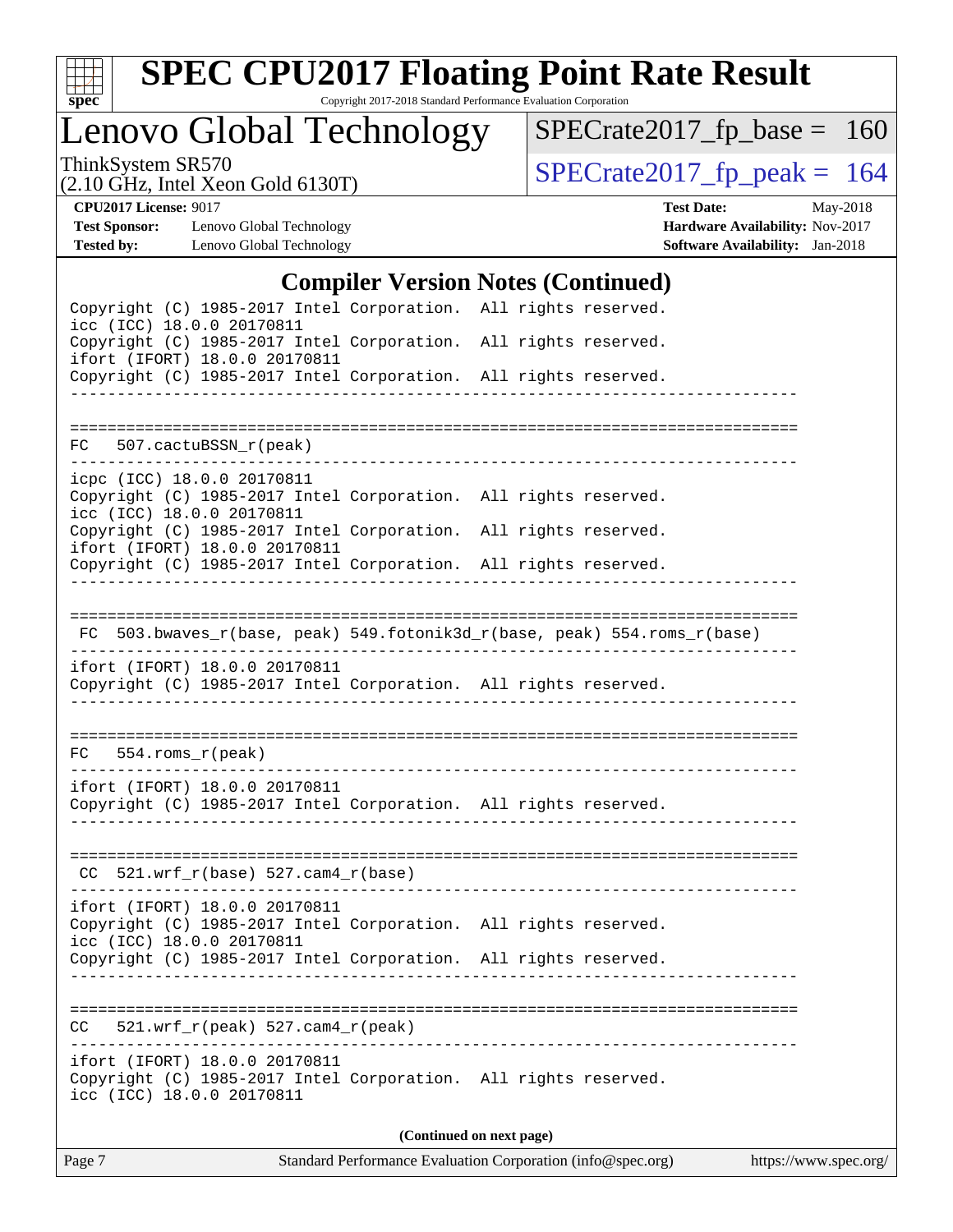

### Lenovo Global Technology

ThinkSystem SR570<br>(2.10 GHz, Intel Xeon Gold 6130T)  $\begin{array}{|l|l|}\n\hline\n\end{array}$  [SPECrate2017\\_fp\\_peak =](http://www.spec.org/auto/cpu2017/Docs/result-fields.html#SPECrate2017fppeak) 164

 $SPECTate2017_fp\_base = 160$ 

#### (2.10 GHz, Intel Xeon Gold 6130T)

**[Test Sponsor:](http://www.spec.org/auto/cpu2017/Docs/result-fields.html#TestSponsor)** Lenovo Global Technology **[Hardware Availability:](http://www.spec.org/auto/cpu2017/Docs/result-fields.html#HardwareAvailability)** Nov-2017 **[Tested by:](http://www.spec.org/auto/cpu2017/Docs/result-fields.html#Testedby)** Lenovo Global Technology **[Software Availability:](http://www.spec.org/auto/cpu2017/Docs/result-fields.html#SoftwareAvailability)** Jan-2018

**[CPU2017 License:](http://www.spec.org/auto/cpu2017/Docs/result-fields.html#CPU2017License)** 9017 **[Test Date:](http://www.spec.org/auto/cpu2017/Docs/result-fields.html#TestDate)** May-2018

### **[Compiler Version Notes \(Continued\)](http://www.spec.org/auto/cpu2017/Docs/result-fields.html#CompilerVersionNotes)**

Copyright (C) 1985-2017 Intel Corporation. All rights reserved. ------------------------------------------------------------------------------

### **[Base Compiler Invocation](http://www.spec.org/auto/cpu2017/Docs/result-fields.html#BaseCompilerInvocation)**

[C benchmarks](http://www.spec.org/auto/cpu2017/Docs/result-fields.html#Cbenchmarks): [icc](http://www.spec.org/cpu2017/results/res2018q2/cpu2017-20180529-06354.flags.html#user_CCbase_intel_icc_18.0_66fc1ee009f7361af1fbd72ca7dcefbb700085f36577c54f309893dd4ec40d12360134090235512931783d35fd58c0460139e722d5067c5574d8eaf2b3e37e92)

[C++ benchmarks:](http://www.spec.org/auto/cpu2017/Docs/result-fields.html#CXXbenchmarks) [icpc](http://www.spec.org/cpu2017/results/res2018q2/cpu2017-20180529-06354.flags.html#user_CXXbase_intel_icpc_18.0_c510b6838c7f56d33e37e94d029a35b4a7bccf4766a728ee175e80a419847e808290a9b78be685c44ab727ea267ec2f070ec5dc83b407c0218cded6866a35d07)

[Fortran benchmarks](http://www.spec.org/auto/cpu2017/Docs/result-fields.html#Fortranbenchmarks): [ifort](http://www.spec.org/cpu2017/results/res2018q2/cpu2017-20180529-06354.flags.html#user_FCbase_intel_ifort_18.0_8111460550e3ca792625aed983ce982f94888b8b503583aa7ba2b8303487b4d8a21a13e7191a45c5fd58ff318f48f9492884d4413fa793fd88dd292cad7027ca)

[Benchmarks using both Fortran and C](http://www.spec.org/auto/cpu2017/Docs/result-fields.html#BenchmarksusingbothFortranandC): [ifort](http://www.spec.org/cpu2017/results/res2018q2/cpu2017-20180529-06354.flags.html#user_CC_FCbase_intel_ifort_18.0_8111460550e3ca792625aed983ce982f94888b8b503583aa7ba2b8303487b4d8a21a13e7191a45c5fd58ff318f48f9492884d4413fa793fd88dd292cad7027ca) [icc](http://www.spec.org/cpu2017/results/res2018q2/cpu2017-20180529-06354.flags.html#user_CC_FCbase_intel_icc_18.0_66fc1ee009f7361af1fbd72ca7dcefbb700085f36577c54f309893dd4ec40d12360134090235512931783d35fd58c0460139e722d5067c5574d8eaf2b3e37e92)

[Benchmarks using both C and C++](http://www.spec.org/auto/cpu2017/Docs/result-fields.html#BenchmarksusingbothCandCXX): [icpc](http://www.spec.org/cpu2017/results/res2018q2/cpu2017-20180529-06354.flags.html#user_CC_CXXbase_intel_icpc_18.0_c510b6838c7f56d33e37e94d029a35b4a7bccf4766a728ee175e80a419847e808290a9b78be685c44ab727ea267ec2f070ec5dc83b407c0218cded6866a35d07) [icc](http://www.spec.org/cpu2017/results/res2018q2/cpu2017-20180529-06354.flags.html#user_CC_CXXbase_intel_icc_18.0_66fc1ee009f7361af1fbd72ca7dcefbb700085f36577c54f309893dd4ec40d12360134090235512931783d35fd58c0460139e722d5067c5574d8eaf2b3e37e92)

[Benchmarks using Fortran, C, and C++:](http://www.spec.org/auto/cpu2017/Docs/result-fields.html#BenchmarksusingFortranCandCXX) [icpc](http://www.spec.org/cpu2017/results/res2018q2/cpu2017-20180529-06354.flags.html#user_CC_CXX_FCbase_intel_icpc_18.0_c510b6838c7f56d33e37e94d029a35b4a7bccf4766a728ee175e80a419847e808290a9b78be685c44ab727ea267ec2f070ec5dc83b407c0218cded6866a35d07) [icc](http://www.spec.org/cpu2017/results/res2018q2/cpu2017-20180529-06354.flags.html#user_CC_CXX_FCbase_intel_icc_18.0_66fc1ee009f7361af1fbd72ca7dcefbb700085f36577c54f309893dd4ec40d12360134090235512931783d35fd58c0460139e722d5067c5574d8eaf2b3e37e92) [ifort](http://www.spec.org/cpu2017/results/res2018q2/cpu2017-20180529-06354.flags.html#user_CC_CXX_FCbase_intel_ifort_18.0_8111460550e3ca792625aed983ce982f94888b8b503583aa7ba2b8303487b4d8a21a13e7191a45c5fd58ff318f48f9492884d4413fa793fd88dd292cad7027ca)

### **[Base Portability Flags](http://www.spec.org/auto/cpu2017/Docs/result-fields.html#BasePortabilityFlags)**

 503.bwaves\_r: [-DSPEC\\_LP64](http://www.spec.org/cpu2017/results/res2018q2/cpu2017-20180529-06354.flags.html#suite_basePORTABILITY503_bwaves_r_DSPEC_LP64) 507.cactuBSSN\_r: [-DSPEC\\_LP64](http://www.spec.org/cpu2017/results/res2018q2/cpu2017-20180529-06354.flags.html#suite_basePORTABILITY507_cactuBSSN_r_DSPEC_LP64) 508.namd\_r: [-DSPEC\\_LP64](http://www.spec.org/cpu2017/results/res2018q2/cpu2017-20180529-06354.flags.html#suite_basePORTABILITY508_namd_r_DSPEC_LP64) 510.parest\_r: [-DSPEC\\_LP64](http://www.spec.org/cpu2017/results/res2018q2/cpu2017-20180529-06354.flags.html#suite_basePORTABILITY510_parest_r_DSPEC_LP64) 511.povray\_r: [-DSPEC\\_LP64](http://www.spec.org/cpu2017/results/res2018q2/cpu2017-20180529-06354.flags.html#suite_basePORTABILITY511_povray_r_DSPEC_LP64) 519.lbm\_r: [-DSPEC\\_LP64](http://www.spec.org/cpu2017/results/res2018q2/cpu2017-20180529-06354.flags.html#suite_basePORTABILITY519_lbm_r_DSPEC_LP64) 521.wrf\_r: [-DSPEC\\_LP64](http://www.spec.org/cpu2017/results/res2018q2/cpu2017-20180529-06354.flags.html#suite_basePORTABILITY521_wrf_r_DSPEC_LP64) [-DSPEC\\_CASE\\_FLAG](http://www.spec.org/cpu2017/results/res2018q2/cpu2017-20180529-06354.flags.html#b521.wrf_r_baseCPORTABILITY_DSPEC_CASE_FLAG) [-convert big\\_endian](http://www.spec.org/cpu2017/results/res2018q2/cpu2017-20180529-06354.flags.html#user_baseFPORTABILITY521_wrf_r_convert_big_endian_c3194028bc08c63ac5d04de18c48ce6d347e4e562e8892b8bdbdc0214820426deb8554edfa529a3fb25a586e65a3d812c835984020483e7e73212c4d31a38223) 526.blender\_r: [-DSPEC\\_LP64](http://www.spec.org/cpu2017/results/res2018q2/cpu2017-20180529-06354.flags.html#suite_basePORTABILITY526_blender_r_DSPEC_LP64) [-DSPEC\\_LINUX](http://www.spec.org/cpu2017/results/res2018q2/cpu2017-20180529-06354.flags.html#b526.blender_r_baseCPORTABILITY_DSPEC_LINUX) [-funsigned-char](http://www.spec.org/cpu2017/results/res2018q2/cpu2017-20180529-06354.flags.html#user_baseCPORTABILITY526_blender_r_force_uchar_40c60f00ab013830e2dd6774aeded3ff59883ba5a1fc5fc14077f794d777847726e2a5858cbc7672e36e1b067e7e5c1d9a74f7176df07886a243d7cc18edfe67) 527.cam4\_r: [-DSPEC\\_LP64](http://www.spec.org/cpu2017/results/res2018q2/cpu2017-20180529-06354.flags.html#suite_basePORTABILITY527_cam4_r_DSPEC_LP64) [-DSPEC\\_CASE\\_FLAG](http://www.spec.org/cpu2017/results/res2018q2/cpu2017-20180529-06354.flags.html#b527.cam4_r_baseCPORTABILITY_DSPEC_CASE_FLAG) 538.imagick\_r: [-DSPEC\\_LP64](http://www.spec.org/cpu2017/results/res2018q2/cpu2017-20180529-06354.flags.html#suite_basePORTABILITY538_imagick_r_DSPEC_LP64) 544.nab\_r: [-DSPEC\\_LP64](http://www.spec.org/cpu2017/results/res2018q2/cpu2017-20180529-06354.flags.html#suite_basePORTABILITY544_nab_r_DSPEC_LP64) 549.fotonik3d\_r: [-DSPEC\\_LP64](http://www.spec.org/cpu2017/results/res2018q2/cpu2017-20180529-06354.flags.html#suite_basePORTABILITY549_fotonik3d_r_DSPEC_LP64) 554.roms\_r: [-DSPEC\\_LP64](http://www.spec.org/cpu2017/results/res2018q2/cpu2017-20180529-06354.flags.html#suite_basePORTABILITY554_roms_r_DSPEC_LP64)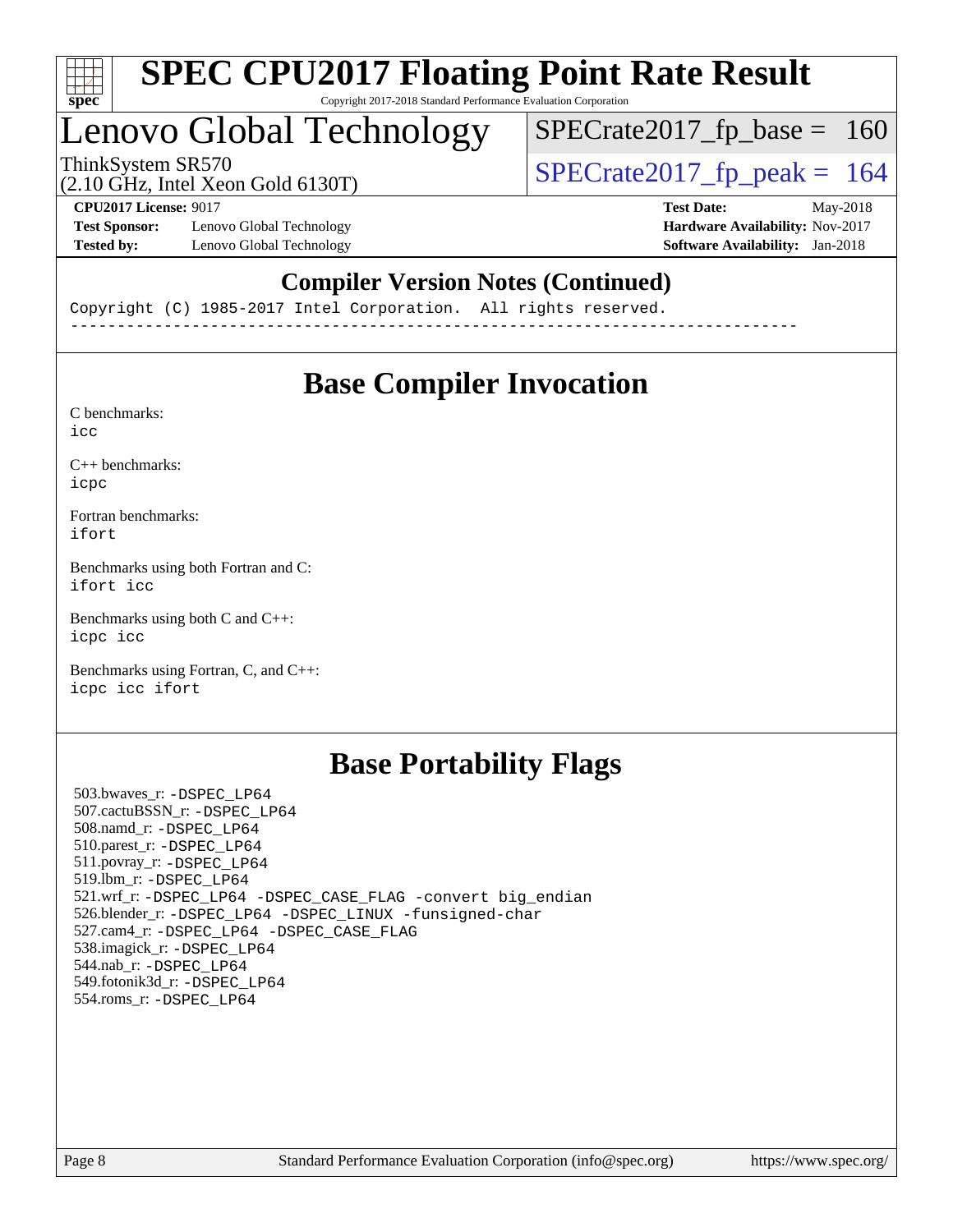

### Lenovo Global Technology

ThinkSystem SR570<br>(2.10 GHz, Intel Year Gold 6130T)  $\text{SPECrate2017\_fp\_peak} = 164$  $SPECTate2017_fp\_base = 160$ 

(2.10 GHz, Intel Xeon Gold 6130T)

**[Test Sponsor:](http://www.spec.org/auto/cpu2017/Docs/result-fields.html#TestSponsor)** Lenovo Global Technology **[Hardware Availability:](http://www.spec.org/auto/cpu2017/Docs/result-fields.html#HardwareAvailability)** Nov-2017 **[Tested by:](http://www.spec.org/auto/cpu2017/Docs/result-fields.html#Testedby)** Lenovo Global Technology **[Software Availability:](http://www.spec.org/auto/cpu2017/Docs/result-fields.html#SoftwareAvailability)** Jan-2018

**[CPU2017 License:](http://www.spec.org/auto/cpu2017/Docs/result-fields.html#CPU2017License)** 9017 **[Test Date:](http://www.spec.org/auto/cpu2017/Docs/result-fields.html#TestDate)** May-2018

### **[Base Optimization Flags](http://www.spec.org/auto/cpu2017/Docs/result-fields.html#BaseOptimizationFlags)**

[C benchmarks](http://www.spec.org/auto/cpu2017/Docs/result-fields.html#Cbenchmarks):

[-xCORE-AVX2](http://www.spec.org/cpu2017/results/res2018q2/cpu2017-20180529-06354.flags.html#user_CCbase_f-xCORE-AVX2) [-ipo](http://www.spec.org/cpu2017/results/res2018q2/cpu2017-20180529-06354.flags.html#user_CCbase_f-ipo) [-O3](http://www.spec.org/cpu2017/results/res2018q2/cpu2017-20180529-06354.flags.html#user_CCbase_f-O3) [-no-prec-div](http://www.spec.org/cpu2017/results/res2018q2/cpu2017-20180529-06354.flags.html#user_CCbase_f-no-prec-div) [-qopt-prefetch](http://www.spec.org/cpu2017/results/res2018q2/cpu2017-20180529-06354.flags.html#user_CCbase_f-qopt-prefetch) [-ffinite-math-only](http://www.spec.org/cpu2017/results/res2018q2/cpu2017-20180529-06354.flags.html#user_CCbase_f_finite_math_only_cb91587bd2077682c4b38af759c288ed7c732db004271a9512da14a4f8007909a5f1427ecbf1a0fb78ff2a814402c6114ac565ca162485bbcae155b5e4258871) [-qopt-mem-layout-trans=3](http://www.spec.org/cpu2017/results/res2018q2/cpu2017-20180529-06354.flags.html#user_CCbase_f-qopt-mem-layout-trans_de80db37974c74b1f0e20d883f0b675c88c3b01e9d123adea9b28688d64333345fb62bc4a798493513fdb68f60282f9a726aa07f478b2f7113531aecce732043) [C++ benchmarks](http://www.spec.org/auto/cpu2017/Docs/result-fields.html#CXXbenchmarks): [-xCORE-AVX2](http://www.spec.org/cpu2017/results/res2018q2/cpu2017-20180529-06354.flags.html#user_CXXbase_f-xCORE-AVX2) [-ipo](http://www.spec.org/cpu2017/results/res2018q2/cpu2017-20180529-06354.flags.html#user_CXXbase_f-ipo) [-O3](http://www.spec.org/cpu2017/results/res2018q2/cpu2017-20180529-06354.flags.html#user_CXXbase_f-O3) [-no-prec-div](http://www.spec.org/cpu2017/results/res2018q2/cpu2017-20180529-06354.flags.html#user_CXXbase_f-no-prec-div) [-qopt-prefetch](http://www.spec.org/cpu2017/results/res2018q2/cpu2017-20180529-06354.flags.html#user_CXXbase_f-qopt-prefetch) [-ffinite-math-only](http://www.spec.org/cpu2017/results/res2018q2/cpu2017-20180529-06354.flags.html#user_CXXbase_f_finite_math_only_cb91587bd2077682c4b38af759c288ed7c732db004271a9512da14a4f8007909a5f1427ecbf1a0fb78ff2a814402c6114ac565ca162485bbcae155b5e4258871) [-qopt-mem-layout-trans=3](http://www.spec.org/cpu2017/results/res2018q2/cpu2017-20180529-06354.flags.html#user_CXXbase_f-qopt-mem-layout-trans_de80db37974c74b1f0e20d883f0b675c88c3b01e9d123adea9b28688d64333345fb62bc4a798493513fdb68f60282f9a726aa07f478b2f7113531aecce732043) [Fortran benchmarks:](http://www.spec.org/auto/cpu2017/Docs/result-fields.html#Fortranbenchmarks) [-xCORE-AVX2](http://www.spec.org/cpu2017/results/res2018q2/cpu2017-20180529-06354.flags.html#user_FCbase_f-xCORE-AVX2) [-ipo](http://www.spec.org/cpu2017/results/res2018q2/cpu2017-20180529-06354.flags.html#user_FCbase_f-ipo) [-O3](http://www.spec.org/cpu2017/results/res2018q2/cpu2017-20180529-06354.flags.html#user_FCbase_f-O3) [-no-prec-div](http://www.spec.org/cpu2017/results/res2018q2/cpu2017-20180529-06354.flags.html#user_FCbase_f-no-prec-div) [-qopt-prefetch](http://www.spec.org/cpu2017/results/res2018q2/cpu2017-20180529-06354.flags.html#user_FCbase_f-qopt-prefetch) [-ffinite-math-only](http://www.spec.org/cpu2017/results/res2018q2/cpu2017-20180529-06354.flags.html#user_FCbase_f_finite_math_only_cb91587bd2077682c4b38af759c288ed7c732db004271a9512da14a4f8007909a5f1427ecbf1a0fb78ff2a814402c6114ac565ca162485bbcae155b5e4258871) [-qopt-mem-layout-trans=3](http://www.spec.org/cpu2017/results/res2018q2/cpu2017-20180529-06354.flags.html#user_FCbase_f-qopt-mem-layout-trans_de80db37974c74b1f0e20d883f0b675c88c3b01e9d123adea9b28688d64333345fb62bc4a798493513fdb68f60282f9a726aa07f478b2f7113531aecce732043) [-nostandard-realloc-lhs](http://www.spec.org/cpu2017/results/res2018q2/cpu2017-20180529-06354.flags.html#user_FCbase_f_2003_std_realloc_82b4557e90729c0f113870c07e44d33d6f5a304b4f63d4c15d2d0f1fab99f5daaed73bdb9275d9ae411527f28b936061aa8b9c8f2d63842963b95c9dd6426b8a) [-align array32byte](http://www.spec.org/cpu2017/results/res2018q2/cpu2017-20180529-06354.flags.html#user_FCbase_align_array32byte_b982fe038af199962ba9a80c053b8342c548c85b40b8e86eb3cc33dee0d7986a4af373ac2d51c3f7cf710a18d62fdce2948f201cd044323541f22fc0fffc51b6) [Benchmarks using both Fortran and C](http://www.spec.org/auto/cpu2017/Docs/result-fields.html#BenchmarksusingbothFortranandC): [-xCORE-AVX2](http://www.spec.org/cpu2017/results/res2018q2/cpu2017-20180529-06354.flags.html#user_CC_FCbase_f-xCORE-AVX2) [-ipo](http://www.spec.org/cpu2017/results/res2018q2/cpu2017-20180529-06354.flags.html#user_CC_FCbase_f-ipo) [-O3](http://www.spec.org/cpu2017/results/res2018q2/cpu2017-20180529-06354.flags.html#user_CC_FCbase_f-O3) [-no-prec-div](http://www.spec.org/cpu2017/results/res2018q2/cpu2017-20180529-06354.flags.html#user_CC_FCbase_f-no-prec-div) [-qopt-prefetch](http://www.spec.org/cpu2017/results/res2018q2/cpu2017-20180529-06354.flags.html#user_CC_FCbase_f-qopt-prefetch) [-ffinite-math-only](http://www.spec.org/cpu2017/results/res2018q2/cpu2017-20180529-06354.flags.html#user_CC_FCbase_f_finite_math_only_cb91587bd2077682c4b38af759c288ed7c732db004271a9512da14a4f8007909a5f1427ecbf1a0fb78ff2a814402c6114ac565ca162485bbcae155b5e4258871) [-qopt-mem-layout-trans=3](http://www.spec.org/cpu2017/results/res2018q2/cpu2017-20180529-06354.flags.html#user_CC_FCbase_f-qopt-mem-layout-trans_de80db37974c74b1f0e20d883f0b675c88c3b01e9d123adea9b28688d64333345fb62bc4a798493513fdb68f60282f9a726aa07f478b2f7113531aecce732043) [-nostandard-realloc-lhs](http://www.spec.org/cpu2017/results/res2018q2/cpu2017-20180529-06354.flags.html#user_CC_FCbase_f_2003_std_realloc_82b4557e90729c0f113870c07e44d33d6f5a304b4f63d4c15d2d0f1fab99f5daaed73bdb9275d9ae411527f28b936061aa8b9c8f2d63842963b95c9dd6426b8a) [-align array32byte](http://www.spec.org/cpu2017/results/res2018q2/cpu2017-20180529-06354.flags.html#user_CC_FCbase_align_array32byte_b982fe038af199962ba9a80c053b8342c548c85b40b8e86eb3cc33dee0d7986a4af373ac2d51c3f7cf710a18d62fdce2948f201cd044323541f22fc0fffc51b6) [Benchmarks using both C and C++:](http://www.spec.org/auto/cpu2017/Docs/result-fields.html#BenchmarksusingbothCandCXX) [-xCORE-AVX2](http://www.spec.org/cpu2017/results/res2018q2/cpu2017-20180529-06354.flags.html#user_CC_CXXbase_f-xCORE-AVX2) [-ipo](http://www.spec.org/cpu2017/results/res2018q2/cpu2017-20180529-06354.flags.html#user_CC_CXXbase_f-ipo) [-O3](http://www.spec.org/cpu2017/results/res2018q2/cpu2017-20180529-06354.flags.html#user_CC_CXXbase_f-O3) [-no-prec-div](http://www.spec.org/cpu2017/results/res2018q2/cpu2017-20180529-06354.flags.html#user_CC_CXXbase_f-no-prec-div) [-qopt-prefetch](http://www.spec.org/cpu2017/results/res2018q2/cpu2017-20180529-06354.flags.html#user_CC_CXXbase_f-qopt-prefetch) [-ffinite-math-only](http://www.spec.org/cpu2017/results/res2018q2/cpu2017-20180529-06354.flags.html#user_CC_CXXbase_f_finite_math_only_cb91587bd2077682c4b38af759c288ed7c732db004271a9512da14a4f8007909a5f1427ecbf1a0fb78ff2a814402c6114ac565ca162485bbcae155b5e4258871) [-qopt-mem-layout-trans=3](http://www.spec.org/cpu2017/results/res2018q2/cpu2017-20180529-06354.flags.html#user_CC_CXXbase_f-qopt-mem-layout-trans_de80db37974c74b1f0e20d883f0b675c88c3b01e9d123adea9b28688d64333345fb62bc4a798493513fdb68f60282f9a726aa07f478b2f7113531aecce732043) [Benchmarks using Fortran, C, and C++](http://www.spec.org/auto/cpu2017/Docs/result-fields.html#BenchmarksusingFortranCandCXX): [-xCORE-AVX2](http://www.spec.org/cpu2017/results/res2018q2/cpu2017-20180529-06354.flags.html#user_CC_CXX_FCbase_f-xCORE-AVX2) [-ipo](http://www.spec.org/cpu2017/results/res2018q2/cpu2017-20180529-06354.flags.html#user_CC_CXX_FCbase_f-ipo) [-O3](http://www.spec.org/cpu2017/results/res2018q2/cpu2017-20180529-06354.flags.html#user_CC_CXX_FCbase_f-O3) [-no-prec-div](http://www.spec.org/cpu2017/results/res2018q2/cpu2017-20180529-06354.flags.html#user_CC_CXX_FCbase_f-no-prec-div) [-qopt-prefetch](http://www.spec.org/cpu2017/results/res2018q2/cpu2017-20180529-06354.flags.html#user_CC_CXX_FCbase_f-qopt-prefetch) [-ffinite-math-only](http://www.spec.org/cpu2017/results/res2018q2/cpu2017-20180529-06354.flags.html#user_CC_CXX_FCbase_f_finite_math_only_cb91587bd2077682c4b38af759c288ed7c732db004271a9512da14a4f8007909a5f1427ecbf1a0fb78ff2a814402c6114ac565ca162485bbcae155b5e4258871)

[-qopt-mem-layout-trans=3](http://www.spec.org/cpu2017/results/res2018q2/cpu2017-20180529-06354.flags.html#user_CC_CXX_FCbase_f-qopt-mem-layout-trans_de80db37974c74b1f0e20d883f0b675c88c3b01e9d123adea9b28688d64333345fb62bc4a798493513fdb68f60282f9a726aa07f478b2f7113531aecce732043) [-nostandard-realloc-lhs](http://www.spec.org/cpu2017/results/res2018q2/cpu2017-20180529-06354.flags.html#user_CC_CXX_FCbase_f_2003_std_realloc_82b4557e90729c0f113870c07e44d33d6f5a304b4f63d4c15d2d0f1fab99f5daaed73bdb9275d9ae411527f28b936061aa8b9c8f2d63842963b95c9dd6426b8a) [-align array32byte](http://www.spec.org/cpu2017/results/res2018q2/cpu2017-20180529-06354.flags.html#user_CC_CXX_FCbase_align_array32byte_b982fe038af199962ba9a80c053b8342c548c85b40b8e86eb3cc33dee0d7986a4af373ac2d51c3f7cf710a18d62fdce2948f201cd044323541f22fc0fffc51b6)

### **[Base Other Flags](http://www.spec.org/auto/cpu2017/Docs/result-fields.html#BaseOtherFlags)**

[C benchmarks](http://www.spec.org/auto/cpu2017/Docs/result-fields.html#Cbenchmarks):  $-m64 - std = c11$  $-m64 - std = c11$ [C++ benchmarks:](http://www.spec.org/auto/cpu2017/Docs/result-fields.html#CXXbenchmarks) [-m64](http://www.spec.org/cpu2017/results/res2018q2/cpu2017-20180529-06354.flags.html#user_CXXbase_intel_intel64_18.0_af43caccfc8ded86e7699f2159af6efc7655f51387b94da716254467f3c01020a5059329e2569e4053f409e7c9202a7efc638f7a6d1ffb3f52dea4a3e31d82ab) [Fortran benchmarks](http://www.spec.org/auto/cpu2017/Docs/result-fields.html#Fortranbenchmarks): [-m64](http://www.spec.org/cpu2017/results/res2018q2/cpu2017-20180529-06354.flags.html#user_FCbase_intel_intel64_18.0_af43caccfc8ded86e7699f2159af6efc7655f51387b94da716254467f3c01020a5059329e2569e4053f409e7c9202a7efc638f7a6d1ffb3f52dea4a3e31d82ab) [Benchmarks using both Fortran and C](http://www.spec.org/auto/cpu2017/Docs/result-fields.html#BenchmarksusingbothFortranandC):  $-m64$   $-std=cl1$ [Benchmarks using both C and C++](http://www.spec.org/auto/cpu2017/Docs/result-fields.html#BenchmarksusingbothCandCXX):  $-m64 - std= c11$  $-m64 - std= c11$ [Benchmarks using Fortran, C, and C++:](http://www.spec.org/auto/cpu2017/Docs/result-fields.html#BenchmarksusingFortranCandCXX)  $-m64 - std = c11$  $-m64 - std = c11$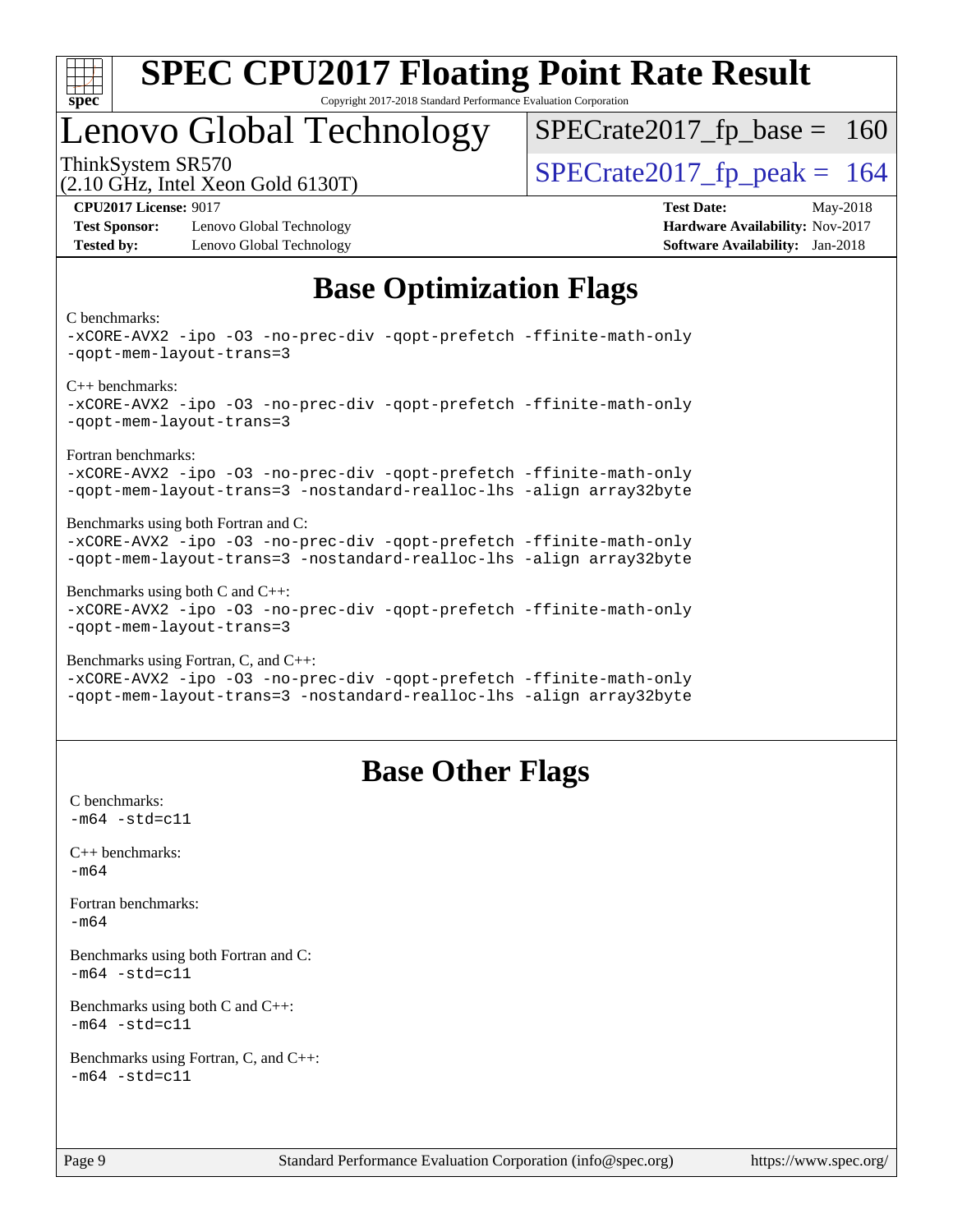| S<br>۱t<br>١<br>U<br>ι. |  |  |  |  |  |  |  |
|-------------------------|--|--|--|--|--|--|--|

### Lenovo Global Technology

ThinkSystem SR570<br>(2.10 GHz, Intel Xeon Gold 6130T)  $\begin{array}{|l|l|}\n\hline\n\end{array}$  [SPECrate2017\\_fp\\_peak =](http://www.spec.org/auto/cpu2017/Docs/result-fields.html#SPECrate2017fppeak) 164  $SPECTate2017_fp\_base = 160$ 

(2.10 GHz, Intel Xeon Gold 6130T)

**[Test Sponsor:](http://www.spec.org/auto/cpu2017/Docs/result-fields.html#TestSponsor)** Lenovo Global Technology **[Hardware Availability:](http://www.spec.org/auto/cpu2017/Docs/result-fields.html#HardwareAvailability)** Nov-2017 **[Tested by:](http://www.spec.org/auto/cpu2017/Docs/result-fields.html#Testedby)** Lenovo Global Technology **[Software Availability:](http://www.spec.org/auto/cpu2017/Docs/result-fields.html#SoftwareAvailability)** Jan-2018

**[CPU2017 License:](http://www.spec.org/auto/cpu2017/Docs/result-fields.html#CPU2017License)** 9017 **[Test Date:](http://www.spec.org/auto/cpu2017/Docs/result-fields.html#TestDate)** May-2018

### **[Peak Compiler Invocation](http://www.spec.org/auto/cpu2017/Docs/result-fields.html#PeakCompilerInvocation)**

[C benchmarks](http://www.spec.org/auto/cpu2017/Docs/result-fields.html#Cbenchmarks):

[icc](http://www.spec.org/cpu2017/results/res2018q2/cpu2017-20180529-06354.flags.html#user_CCpeak_intel_icc_18.0_66fc1ee009f7361af1fbd72ca7dcefbb700085f36577c54f309893dd4ec40d12360134090235512931783d35fd58c0460139e722d5067c5574d8eaf2b3e37e92)

[C++ benchmarks:](http://www.spec.org/auto/cpu2017/Docs/result-fields.html#CXXbenchmarks) [icpc](http://www.spec.org/cpu2017/results/res2018q2/cpu2017-20180529-06354.flags.html#user_CXXpeak_intel_icpc_18.0_c510b6838c7f56d33e37e94d029a35b4a7bccf4766a728ee175e80a419847e808290a9b78be685c44ab727ea267ec2f070ec5dc83b407c0218cded6866a35d07)

[Fortran benchmarks](http://www.spec.org/auto/cpu2017/Docs/result-fields.html#Fortranbenchmarks): [ifort](http://www.spec.org/cpu2017/results/res2018q2/cpu2017-20180529-06354.flags.html#user_FCpeak_intel_ifort_18.0_8111460550e3ca792625aed983ce982f94888b8b503583aa7ba2b8303487b4d8a21a13e7191a45c5fd58ff318f48f9492884d4413fa793fd88dd292cad7027ca)

[Benchmarks using both Fortran and C](http://www.spec.org/auto/cpu2017/Docs/result-fields.html#BenchmarksusingbothFortranandC): [ifort](http://www.spec.org/cpu2017/results/res2018q2/cpu2017-20180529-06354.flags.html#user_CC_FCpeak_intel_ifort_18.0_8111460550e3ca792625aed983ce982f94888b8b503583aa7ba2b8303487b4d8a21a13e7191a45c5fd58ff318f48f9492884d4413fa793fd88dd292cad7027ca) [icc](http://www.spec.org/cpu2017/results/res2018q2/cpu2017-20180529-06354.flags.html#user_CC_FCpeak_intel_icc_18.0_66fc1ee009f7361af1fbd72ca7dcefbb700085f36577c54f309893dd4ec40d12360134090235512931783d35fd58c0460139e722d5067c5574d8eaf2b3e37e92)

[Benchmarks using both C and C++:](http://www.spec.org/auto/cpu2017/Docs/result-fields.html#BenchmarksusingbothCandCXX) [icpc](http://www.spec.org/cpu2017/results/res2018q2/cpu2017-20180529-06354.flags.html#user_CC_CXXpeak_intel_icpc_18.0_c510b6838c7f56d33e37e94d029a35b4a7bccf4766a728ee175e80a419847e808290a9b78be685c44ab727ea267ec2f070ec5dc83b407c0218cded6866a35d07) [icc](http://www.spec.org/cpu2017/results/res2018q2/cpu2017-20180529-06354.flags.html#user_CC_CXXpeak_intel_icc_18.0_66fc1ee009f7361af1fbd72ca7dcefbb700085f36577c54f309893dd4ec40d12360134090235512931783d35fd58c0460139e722d5067c5574d8eaf2b3e37e92)

[Benchmarks using Fortran, C, and C++](http://www.spec.org/auto/cpu2017/Docs/result-fields.html#BenchmarksusingFortranCandCXX): [icpc](http://www.spec.org/cpu2017/results/res2018q2/cpu2017-20180529-06354.flags.html#user_CC_CXX_FCpeak_intel_icpc_18.0_c510b6838c7f56d33e37e94d029a35b4a7bccf4766a728ee175e80a419847e808290a9b78be685c44ab727ea267ec2f070ec5dc83b407c0218cded6866a35d07) [icc](http://www.spec.org/cpu2017/results/res2018q2/cpu2017-20180529-06354.flags.html#user_CC_CXX_FCpeak_intel_icc_18.0_66fc1ee009f7361af1fbd72ca7dcefbb700085f36577c54f309893dd4ec40d12360134090235512931783d35fd58c0460139e722d5067c5574d8eaf2b3e37e92) [ifort](http://www.spec.org/cpu2017/results/res2018q2/cpu2017-20180529-06354.flags.html#user_CC_CXX_FCpeak_intel_ifort_18.0_8111460550e3ca792625aed983ce982f94888b8b503583aa7ba2b8303487b4d8a21a13e7191a45c5fd58ff318f48f9492884d4413fa793fd88dd292cad7027ca)

### **[Peak Portability Flags](http://www.spec.org/auto/cpu2017/Docs/result-fields.html#PeakPortabilityFlags)**

Same as Base Portability Flags

### **[Peak Optimization Flags](http://www.spec.org/auto/cpu2017/Docs/result-fields.html#PeakOptimizationFlags)**

[C benchmarks](http://www.spec.org/auto/cpu2017/Docs/result-fields.html#Cbenchmarks):

 519.lbm\_r: [-prof-gen](http://www.spec.org/cpu2017/results/res2018q2/cpu2017-20180529-06354.flags.html#user_peakPASS1_CFLAGSPASS1_LDFLAGS519_lbm_r_prof_gen_5aa4926d6013ddb2a31985c654b3eb18169fc0c6952a63635c234f711e6e63dd76e94ad52365559451ec499a2cdb89e4dc58ba4c67ef54ca681ffbe1461d6b36)(pass 1) [-prof-use](http://www.spec.org/cpu2017/results/res2018q2/cpu2017-20180529-06354.flags.html#user_peakPASS2_CFLAGSPASS2_LDFLAGS519_lbm_r_prof_use_1a21ceae95f36a2b53c25747139a6c16ca95bd9def2a207b4f0849963b97e94f5260e30a0c64f4bb623698870e679ca08317ef8150905d41bd88c6f78df73f19)(pass 2) [-ipo](http://www.spec.org/cpu2017/results/res2018q2/cpu2017-20180529-06354.flags.html#user_peakPASS1_COPTIMIZEPASS2_COPTIMIZE519_lbm_r_f-ipo) [-xCORE-AVX2](http://www.spec.org/cpu2017/results/res2018q2/cpu2017-20180529-06354.flags.html#user_peakPASS2_COPTIMIZE519_lbm_r_f-xCORE-AVX2) [-O3](http://www.spec.org/cpu2017/results/res2018q2/cpu2017-20180529-06354.flags.html#user_peakPASS1_COPTIMIZEPASS2_COPTIMIZE519_lbm_r_f-O3) [-no-prec-div](http://www.spec.org/cpu2017/results/res2018q2/cpu2017-20180529-06354.flags.html#user_peakPASS1_COPTIMIZEPASS2_COPTIMIZE519_lbm_r_f-no-prec-div) [-qopt-prefetch](http://www.spec.org/cpu2017/results/res2018q2/cpu2017-20180529-06354.flags.html#user_peakPASS1_COPTIMIZEPASS2_COPTIMIZE519_lbm_r_f-qopt-prefetch) [-ffinite-math-only](http://www.spec.org/cpu2017/results/res2018q2/cpu2017-20180529-06354.flags.html#user_peakPASS1_COPTIMIZEPASS2_COPTIMIZE519_lbm_r_f_finite_math_only_cb91587bd2077682c4b38af759c288ed7c732db004271a9512da14a4f8007909a5f1427ecbf1a0fb78ff2a814402c6114ac565ca162485bbcae155b5e4258871) [-qopt-mem-layout-trans=3](http://www.spec.org/cpu2017/results/res2018q2/cpu2017-20180529-06354.flags.html#user_peakPASS1_COPTIMIZEPASS2_COPTIMIZE519_lbm_r_f-qopt-mem-layout-trans_de80db37974c74b1f0e20d883f0b675c88c3b01e9d123adea9b28688d64333345fb62bc4a798493513fdb68f60282f9a726aa07f478b2f7113531aecce732043) 538.imagick\_r: [-xCORE-AVX2](http://www.spec.org/cpu2017/results/res2018q2/cpu2017-20180529-06354.flags.html#user_peakCOPTIMIZE538_imagick_r_f-xCORE-AVX2) [-ipo](http://www.spec.org/cpu2017/results/res2018q2/cpu2017-20180529-06354.flags.html#user_peakCOPTIMIZE538_imagick_r_f-ipo) [-O3](http://www.spec.org/cpu2017/results/res2018q2/cpu2017-20180529-06354.flags.html#user_peakCOPTIMIZE538_imagick_r_f-O3) [-no-prec-div](http://www.spec.org/cpu2017/results/res2018q2/cpu2017-20180529-06354.flags.html#user_peakCOPTIMIZE538_imagick_r_f-no-prec-div) [-qopt-prefetch](http://www.spec.org/cpu2017/results/res2018q2/cpu2017-20180529-06354.flags.html#user_peakCOPTIMIZE538_imagick_r_f-qopt-prefetch) [-ffinite-math-only](http://www.spec.org/cpu2017/results/res2018q2/cpu2017-20180529-06354.flags.html#user_peakCOPTIMIZE538_imagick_r_f_finite_math_only_cb91587bd2077682c4b38af759c288ed7c732db004271a9512da14a4f8007909a5f1427ecbf1a0fb78ff2a814402c6114ac565ca162485bbcae155b5e4258871) [-qopt-mem-layout-trans=3](http://www.spec.org/cpu2017/results/res2018q2/cpu2017-20180529-06354.flags.html#user_peakCOPTIMIZE538_imagick_r_f-qopt-mem-layout-trans_de80db37974c74b1f0e20d883f0b675c88c3b01e9d123adea9b28688d64333345fb62bc4a798493513fdb68f60282f9a726aa07f478b2f7113531aecce732043) 544.nab\_r: Same as 519.lbm\_r [C++ benchmarks:](http://www.spec.org/auto/cpu2017/Docs/result-fields.html#CXXbenchmarks) [-prof-gen](http://www.spec.org/cpu2017/results/res2018q2/cpu2017-20180529-06354.flags.html#user_CXXpeak_prof_gen_5aa4926d6013ddb2a31985c654b3eb18169fc0c6952a63635c234f711e6e63dd76e94ad52365559451ec499a2cdb89e4dc58ba4c67ef54ca681ffbe1461d6b36)(pass 1) [-prof-use](http://www.spec.org/cpu2017/results/res2018q2/cpu2017-20180529-06354.flags.html#user_CXXpeak_prof_use_1a21ceae95f36a2b53c25747139a6c16ca95bd9def2a207b4f0849963b97e94f5260e30a0c64f4bb623698870e679ca08317ef8150905d41bd88c6f78df73f19)(pass 2) [-ipo](http://www.spec.org/cpu2017/results/res2018q2/cpu2017-20180529-06354.flags.html#user_CXXpeak_f-ipo) [-xCORE-AVX2](http://www.spec.org/cpu2017/results/res2018q2/cpu2017-20180529-06354.flags.html#user_CXXpeak_f-xCORE-AVX2) [-O3](http://www.spec.org/cpu2017/results/res2018q2/cpu2017-20180529-06354.flags.html#user_CXXpeak_f-O3) [-no-prec-div](http://www.spec.org/cpu2017/results/res2018q2/cpu2017-20180529-06354.flags.html#user_CXXpeak_f-no-prec-div) [-qopt-prefetch](http://www.spec.org/cpu2017/results/res2018q2/cpu2017-20180529-06354.flags.html#user_CXXpeak_f-qopt-prefetch) [-ffinite-math-only](http://www.spec.org/cpu2017/results/res2018q2/cpu2017-20180529-06354.flags.html#user_CXXpeak_f_finite_math_only_cb91587bd2077682c4b38af759c288ed7c732db004271a9512da14a4f8007909a5f1427ecbf1a0fb78ff2a814402c6114ac565ca162485bbcae155b5e4258871) [-qopt-mem-layout-trans=3](http://www.spec.org/cpu2017/results/res2018q2/cpu2017-20180529-06354.flags.html#user_CXXpeak_f-qopt-mem-layout-trans_de80db37974c74b1f0e20d883f0b675c88c3b01e9d123adea9b28688d64333345fb62bc4a798493513fdb68f60282f9a726aa07f478b2f7113531aecce732043) [Fortran benchmarks](http://www.spec.org/auto/cpu2017/Docs/result-fields.html#Fortranbenchmarks): **(Continued on next page)**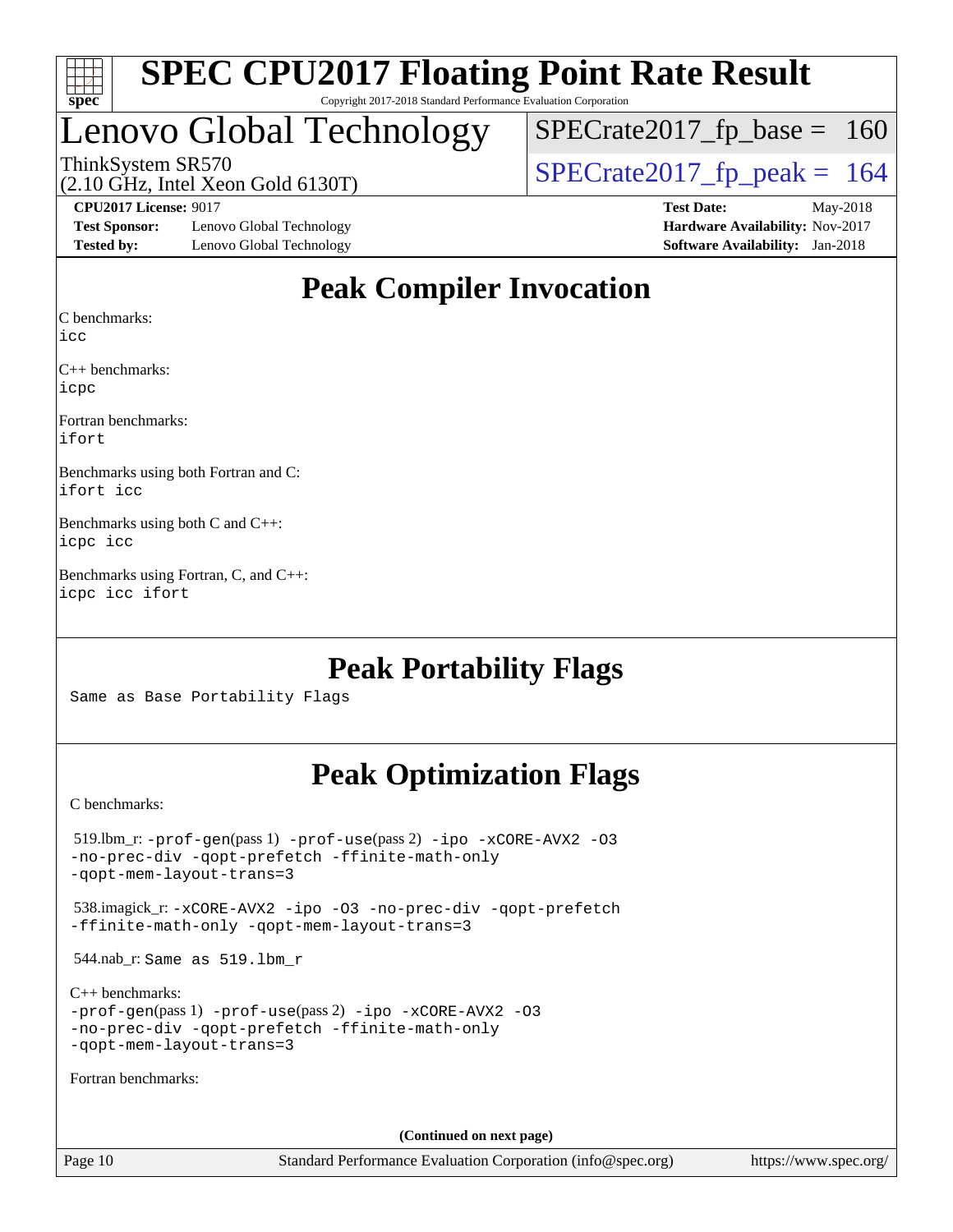

## enovo Global Technology

ThinkSystem SR570<br>(2.10 GHz, Intel Year Gold 6130T)  $\text{SPECrate2017\_fp\_peak} = 164$  $SPECTate2017_fp\_base = 160$ 

(2.10 GHz, Intel Xeon Gold 6130T)

**[Test Sponsor:](http://www.spec.org/auto/cpu2017/Docs/result-fields.html#TestSponsor)** Lenovo Global Technology **[Hardware Availability:](http://www.spec.org/auto/cpu2017/Docs/result-fields.html#HardwareAvailability)** Nov-2017 **[Tested by:](http://www.spec.org/auto/cpu2017/Docs/result-fields.html#Testedby)** Lenovo Global Technology **[Software Availability:](http://www.spec.org/auto/cpu2017/Docs/result-fields.html#SoftwareAvailability)** Jan-2018

**[CPU2017 License:](http://www.spec.org/auto/cpu2017/Docs/result-fields.html#CPU2017License)** 9017 **[Test Date:](http://www.spec.org/auto/cpu2017/Docs/result-fields.html#TestDate)** May-2018

### **[Peak Optimization Flags \(Continued\)](http://www.spec.org/auto/cpu2017/Docs/result-fields.html#PeakOptimizationFlags)**

```
(info@spec.org)https://www.spec.org/
  503.bwaves_r: -xCORE-AVX2 -ipo -O3 -no-prec-div -qopt-prefetch
-ffinite-math-only -qopt-mem-layout-trans=3
-nostandard-realloc-lhs -align array32byte
  549.fotonik3d_r: Same as 503.bwaves_r
  554.roms_r: -prof-gen(pass 1) -prof-use(pass 2) -ipo -xCORE-AVX2 -O3
-no-prec-div -qopt-prefetch -ffinite-math-only
-qopt-mem-layout-trans=3 -nostandard-realloc-lhs
-align array32byte
Benchmarks using both Fortran and C: 
-prof-gen(pass 1) -prof-use(pass 2) -ipo -xCORE-AVX2 -O3
-no-prec-div -qopt-prefetch -ffinite-math-only
-qopt-mem-layout-trans=3 -nostandard-realloc-lhs -align array32byte
Benchmarks using both C and C++: 
-prof-gen(pass 1) -prof-use(pass 2) -ipo -xCORE-AVX2 -O3
-no-prec-div -qopt-prefetch -ffinite-math-only
-qopt-mem-layout-trans=3
Benchmarks using Fortran, C, and C++: 
-prof-gen(pass 1) -prof-use(pass 2) -ipo -xCORE-AVX2 -O3
-no-prec-div -qopt-prefetch -ffinite-math-only
-qopt-mem-layout-trans=3 -nostandard-realloc-lhs -align array32byte
                                 Peak Other Flags
C benchmarks: 
-m64 - std= c11C++ benchmarks: 
-m64Fortran benchmarks: 
-m64
Benchmarks using both Fortran and C: 
-m64 - std= c11Benchmarks using both C and C++: 
-m64 - std= c11(Continued on next page)
```